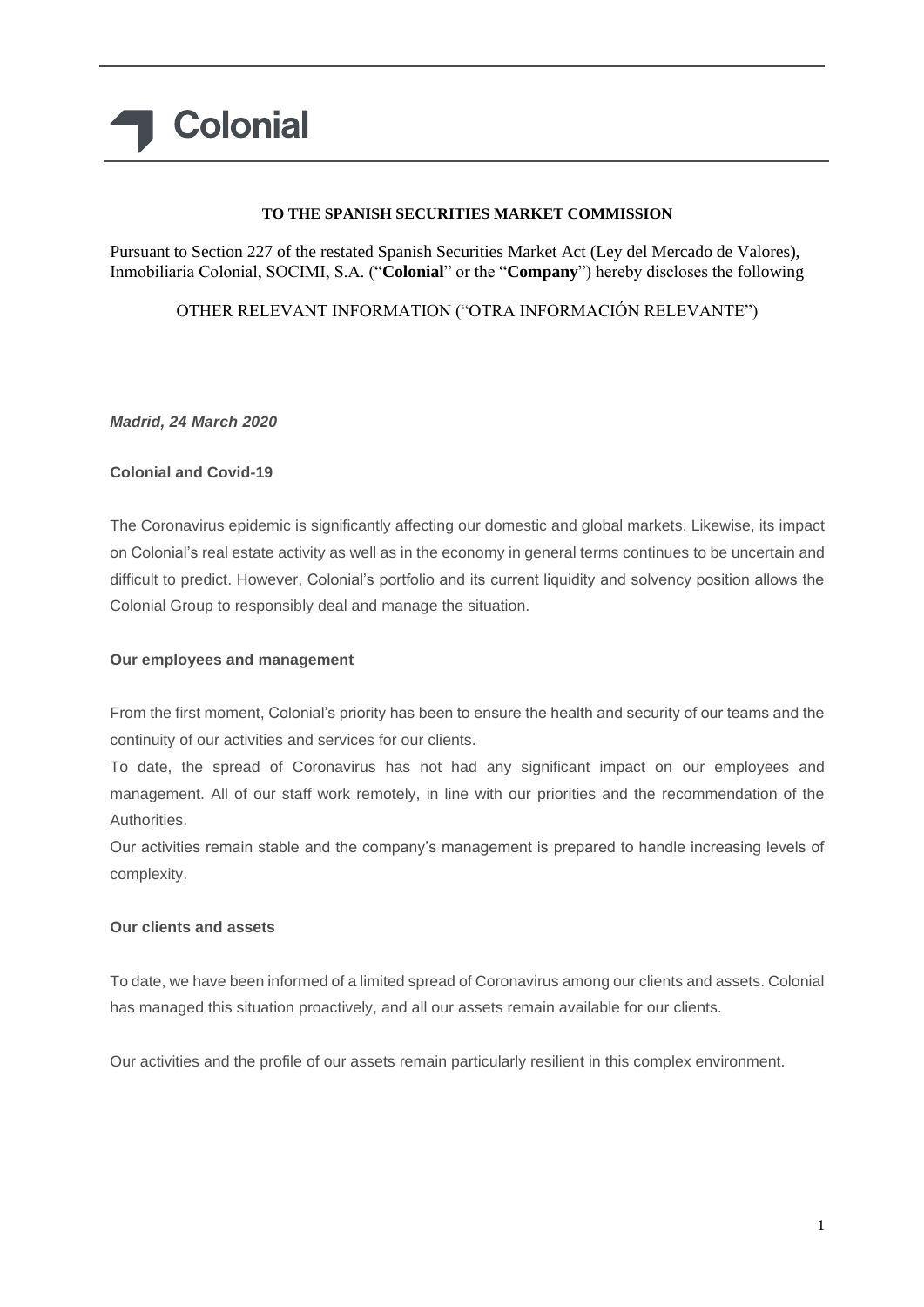Solid letting performance

- The vacancy rate has reduced year to date from 2.7% at the end of 2019 to 2.4%
- In particular, the Madrid portfolio has improved its vacancy from 4% at the end of 2019 down to 2.3%.
- Release spreads in the first months grow at high at levels above 20% with respect to the incomes under renovation. Offices prices signed vs. 12/19 ERV achieved levels of +6%.

Our grade A assets are located in the Central Business District (76%) and diversified across three cities, Paris, Madrid and Barcelona. Our focus has been and continues to be on the prime office sector.

Our clients have a strong profile in terms of solvency and more than 80% of our top tenants have an Investment Grade rating. Our clients in the retail sector represent less than 6% of our 2019 portfolio rents, being all of them Grade A clients in prime locations.

Our client portfolio is highly diversified among many different sectors and includes top tier tenants like McKinsey, Freshfields, Netflix, Facebook, Naturgy, Exane, and GRDF among others with a high loyalty profile: 78% of our clients remain at Colonial premises between 5 and 10 years.



As a consequence of our strong client profile, no specific risks have been raised by our tenants year-todate. We may only expect certain impact in the segment of small clients linked to retail & leisure, which represent less than 2% of our GRI. In these cases, our policy is to defer any immediate payments for those small companies that might be facing financial difficulties.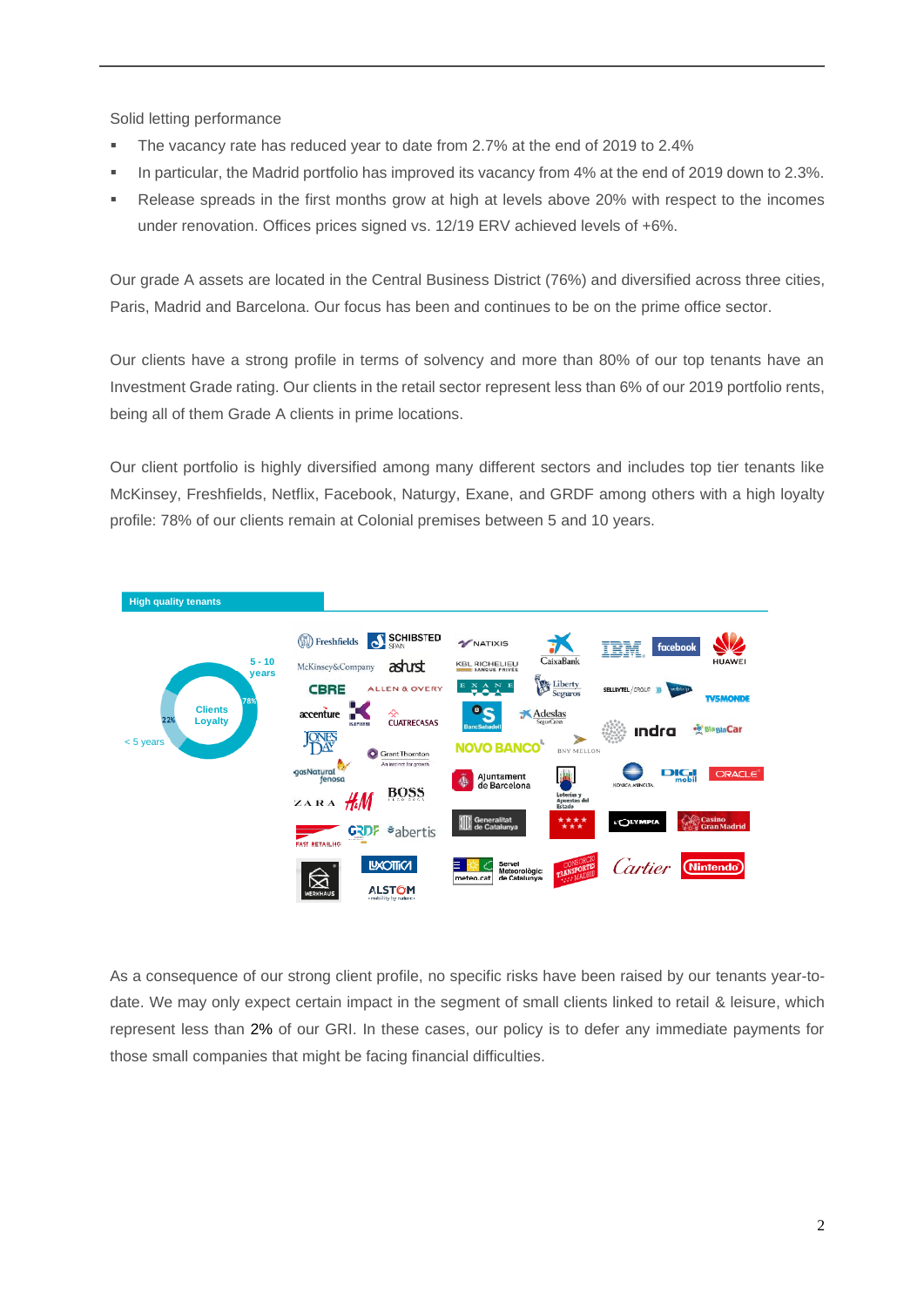#### **Our pipeline and investments**

Currently, the Coronavirus crisis is impacting our development activities and certain delays are expected in some of them. We have decided to delay our capex program in €60m, in particular in Mendez-Alvaro, with only €90m remaining for the rest of the year 2020. However, no relevant penalties or liabilities attached to them are foreseen.

Colonial's project Pipeline is 100% located in the City Center of Barcelona, Madrid and Paris, with 50% of the value attached to 3 projects in Paris.

As of the end of 2019, 25% of future Gross Rental Income were already secured with pre-lettings in good terms on the Castellana163, Diagonal 525 and Louvre St. Honoré projects. Except for Castellana 163, (with the works fully completed), no additional project pipeline deliveries are due during 2020.

In the first months of 2020 additional pre-letting conversations with potential future tenants are ongoing with possible short-term positive momentum in Paris.

We have revised our investment criteria and policies according to a more prudent context. There has been no significant change in our expected divestments and no acquisitions and investments from our pipeline are expected. As of today, no commitments or liabilities have been identified in our acquisitions or divestments.

As of 23 March 2020, Colonial sold a small non-core asset, Hotel Mojacar, at a price of €8.4m, a +22% premium on the 12/19 appraisal value. In addition, €13m of deferred payments related to the 2019 Centro Norte disposal have been received.

### **Our financial structure**

Colonial's financial profile remains strong.

After the divestments carried out in the last three years amounting to €1.4bn, the LTV stands at 36% with a Standard & Poor's rating of BBB+, the highest rating in the Spanish Real Estate sector and one of the best credit ratings in the Spanish Blue chip index Ibex35.

Our funding is mainly in the bond market, with no relevant exposure to bank financing. Colonial has a long-term financing profile with 79% of the Group's debt maturing from 2023 onwards with mainly a fixed cost of debt.

Colonial's existing available cash and credit lines exceed €2bn as of 12/19.